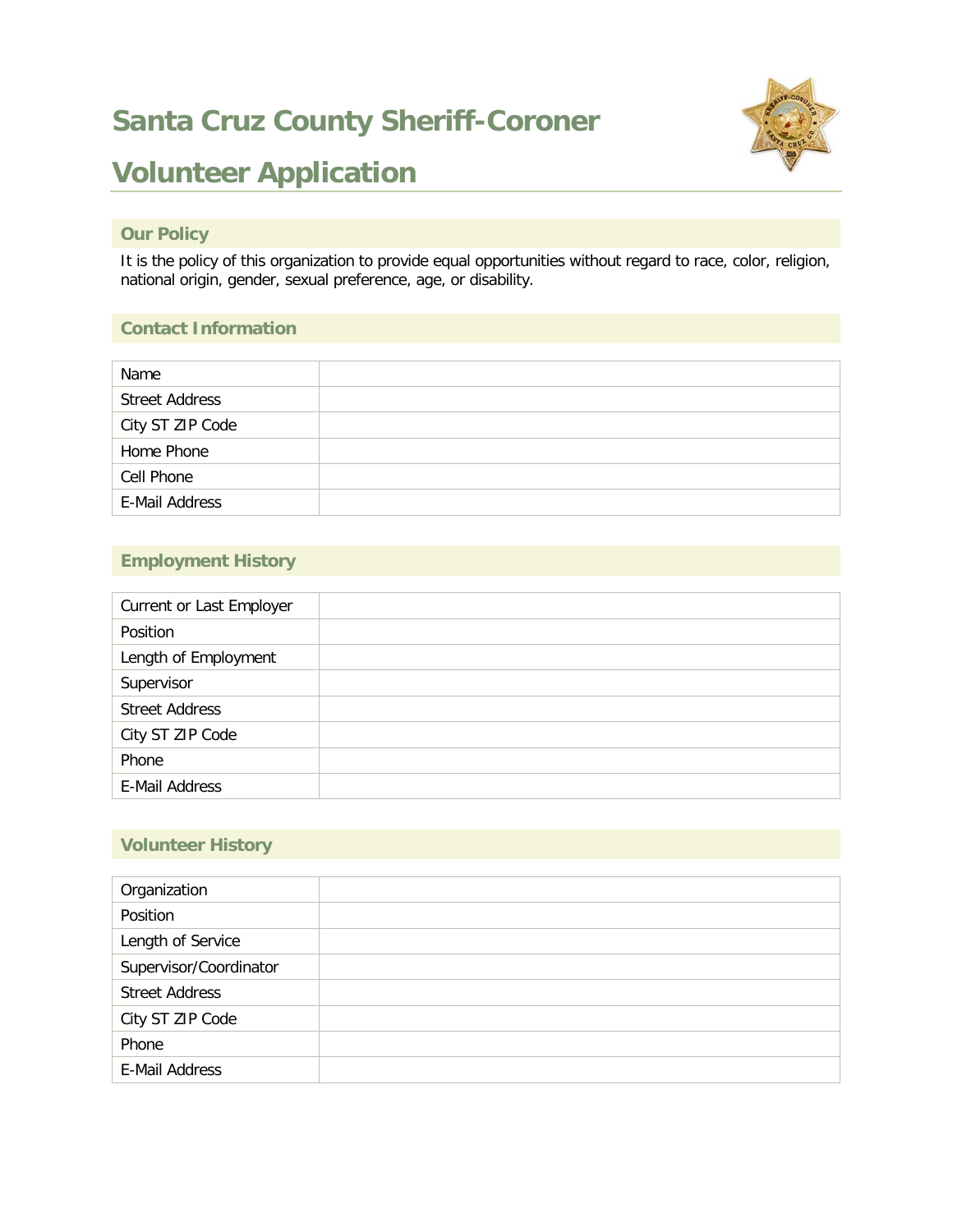#### **Special Skills or Qualifications**

Summarize special skills and qualifications you have acquired from employment, previous volunteer work, or through other activities, including hobbies or sports .

#### **Availability**

When days and times are you available for volunteer assignments?

#### **Background Information**

| Date of Birth                  |  |
|--------------------------------|--|
| Drivers License or ID#         |  |
| List any adult arrest          |  |
| List any restraining orders    |  |
| List traffic citations <3 yrs. |  |
| List any illegal drug use      |  |

#### **Person to Notify in Case of Emergency**

| Name                  |  |
|-----------------------|--|
| <b>Street Address</b> |  |
| City ST ZIP Code      |  |
| Home Phone            |  |
| Cell Phone            |  |
| E-Mail Address        |  |

#### **Agreement and Signature**

By submitting this application, I affirm that the facts set forth in it are true and complete. I understand that if I am accepted as a volunteer, any false statements, omissions, or other misrepresentations made by me on this application may result in my immediate dismissal.

| Signature |  |
|-----------|--|
| Date      |  |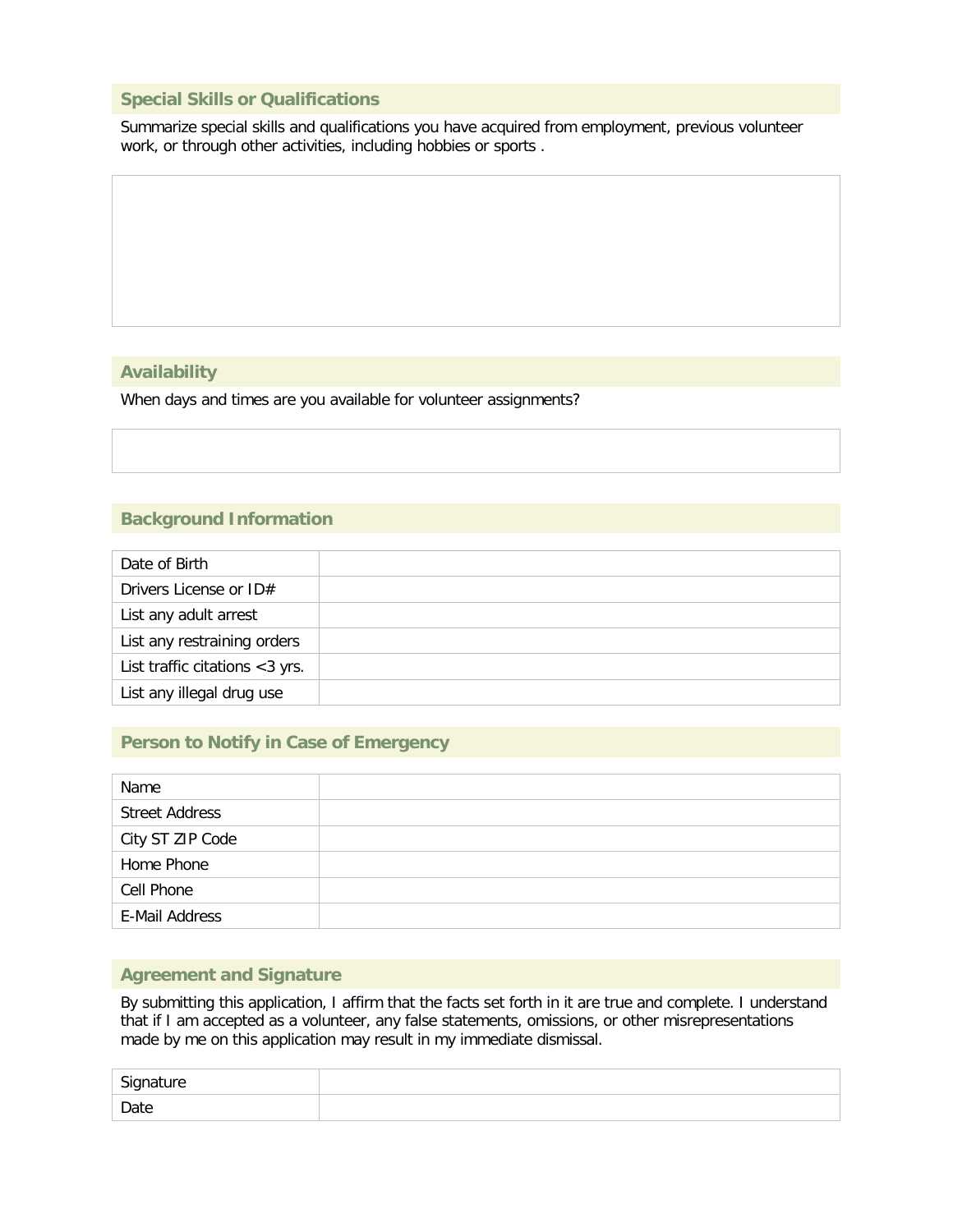### **Sheriff's Office Use Only**

| Interview                      |  |
|--------------------------------|--|
| Drivers License                |  |
| Local Records                  |  |
| State & Federal Warrants       |  |
| <b>Employment Verification</b> |  |
| <b>Volunteer Verification</b>  |  |
| Live Scan Fingerprints         |  |

Approved:

Lieutenant Date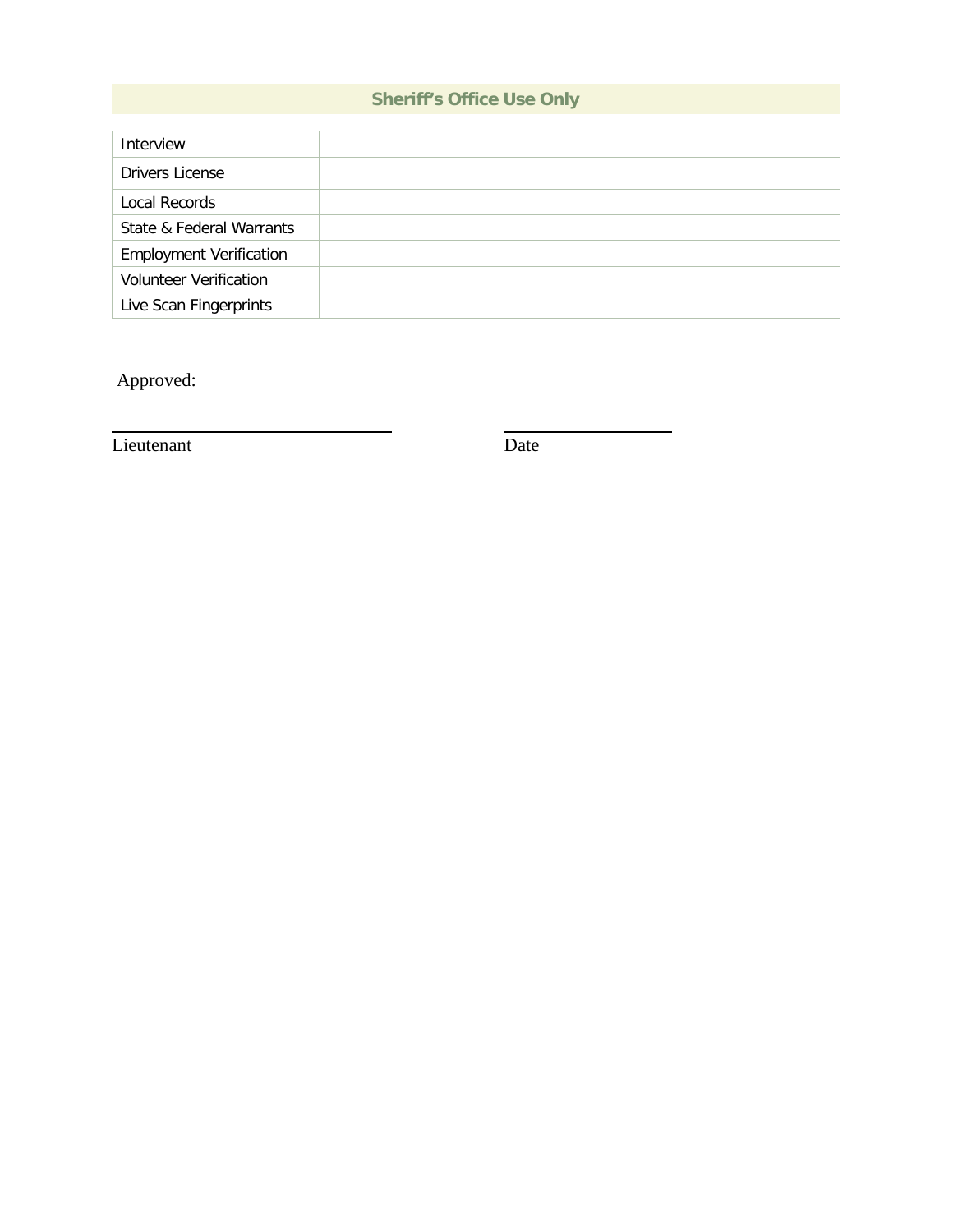

# County of Santa Cruz

Sheriff-Coroner 5200 Soquel Ave., Santa Cruz, CA 95062 (831) 454-7610 (831) 454-7690

**Jim Hart** Sheriff-Coroner

Waiver and Release of Liability for All Applicants

I fully recognize that individuals must clearly demonstrate their personal, medical, and psychological fitness to serve with a law enforcement agency. I further recognize that an employing agency has both a legal and moral obligation to make every reasonable effort to insure that persons employed by them will conform to the highest standards.

I understand that an intensive investigation into all aspects of my background will be conducted. I also fully understand that all and any disqualifying information that is discovered or revealed by the Santa Cruz County Sheriff's Office will be disclosed to my present employer (if present employer is a law enforcement related agency). I further recognize that although some of the information contained in this report is a matter of public record, or would otherwise be accessible to me, this information will be inextricably interwoven with other confidential data to which I would not be privy.

Therefore, I release and hold harmless the County of Santa Cruz, its Sheriff's Office, and their officers, agents, or assigns, now and in the future, from any claims or damages, whether in law or equity, on behalf of myself, my heirs, agents, or assigns for their refusal to make available any and all information contained in this pre-employment investigation, including but not limited to the identity of any person or organization who may have supplied information in the course of this investigation, as well as the substance of any such information supplied.

I hereby knowingly, voluntarily, specifically, and permanently waive any rights I may have to examine, review, or to otherwise discover the contents of this investigation and all documents related thereto, whether by request, appeal, grievance, or by legal process.

This waiver and release of liability includes Deputy Sheriff and Trainee, Correctional Officer, Community Service Officer, Security Officer, Clerks, Cooks, and Volunteers.

Name Printed **Date** Date Signature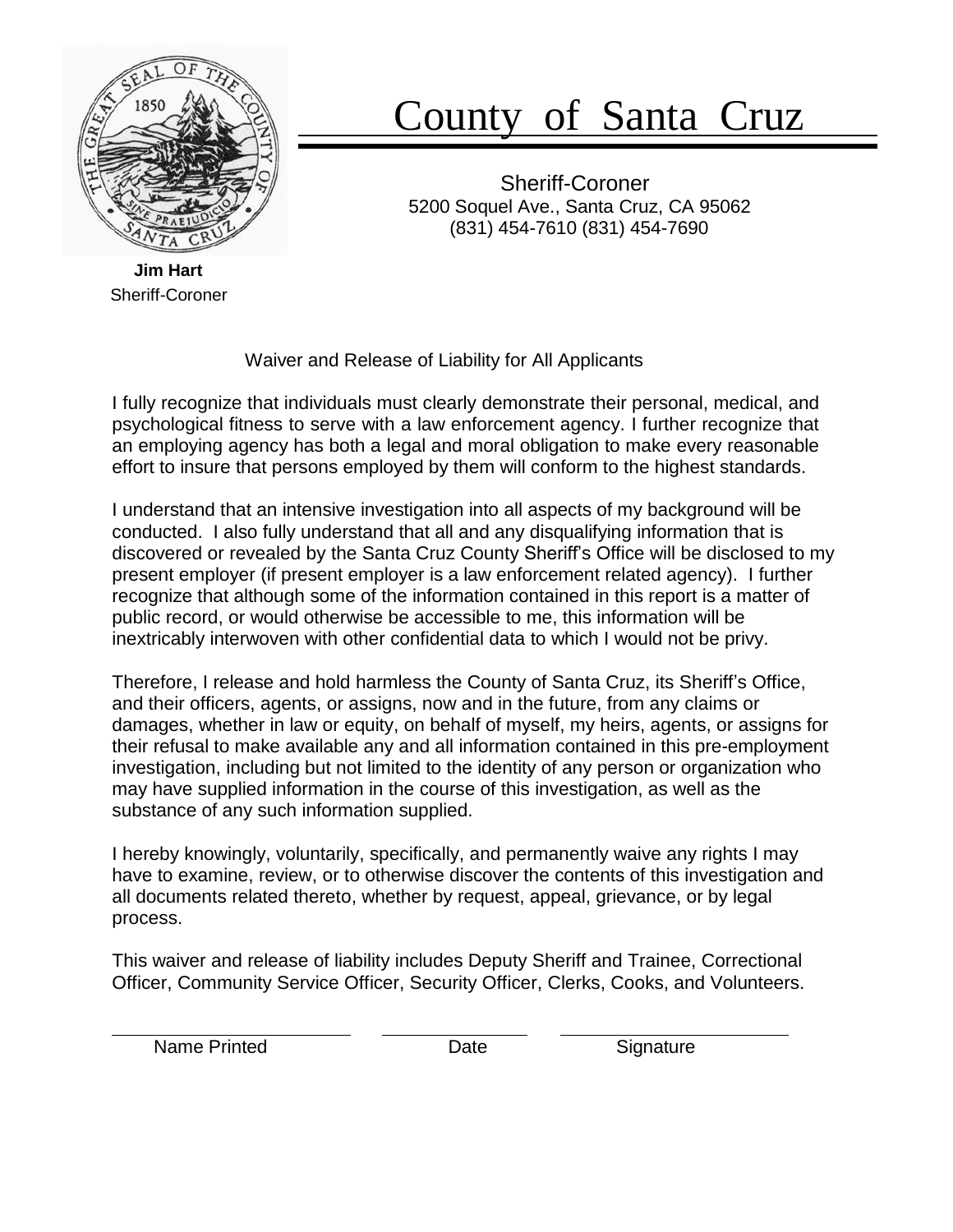## **Santa Cruz County Sheriff's Office**



|               | How did you learn of this volunteer opportunity? |  |  |                                                                  |  |              |
|---------------|--------------------------------------------------|--|--|------------------------------------------------------------------|--|--------------|
| Website Flyer |                                                  |  |  | Newspaper Recruiter Radio Sheriff's Employee Sheriffs' Volunteer |  | <b>Other</b> |

## **Civilian Volunteer Personal History Questionnaire**

| Applicant:<br><u> 1980 - John Stein, Amerikaansk politiker (</u>                                                                                                                                                               |                                                                                                                |  |  |
|--------------------------------------------------------------------------------------------------------------------------------------------------------------------------------------------------------------------------------|----------------------------------------------------------------------------------------------------------------|--|--|
| Phone:<br>the contract of the contract of the contract of the contract of the contract of                                                                                                                                      |                                                                                                                |  |  |
| Address:<br><u> 1980 - Andrea Brand, amerikansk politik (</u>                                                                                                                                                                  | City, St., Zip: 2008. 2009. 2009. 2010. 2010. 2012. 2012. 2012. 2012. 2012. 2012. 2014. 2012. 2014. 2014. 2014 |  |  |
|                                                                                                                                                                                                                                |                                                                                                                |  |  |
| Computer Skills: ________________________________                                                                                                                                                                              | Bi-Lingual/Language:<br><u>Dialongualism</u>                                                                   |  |  |
|                                                                                                                                                                                                                                |                                                                                                                |  |  |
|                                                                                                                                                                                                                                |                                                                                                                |  |  |
| <b>For Departmental Use Only</b>                                                                                                                                                                                               |                                                                                                                |  |  |
|                                                                                                                                                                                                                                |                                                                                                                |  |  |
| Notes: Notes: Notes: Notes: Notes: Notes: Notes: Notes: Notes: Notes: Notes: Notes: Notes: Notes: Notes: Notes: Notes: Notes: Notes: Notes: Notes: Notes: Notes: Notes: Notes: Notes: Notes: Notes: Notes: Notes: Notes: Notes |                                                                                                                |  |  |
|                                                                                                                                                                                                                                |                                                                                                                |  |  |
|                                                                                                                                                                                                                                |                                                                                                                |  |  |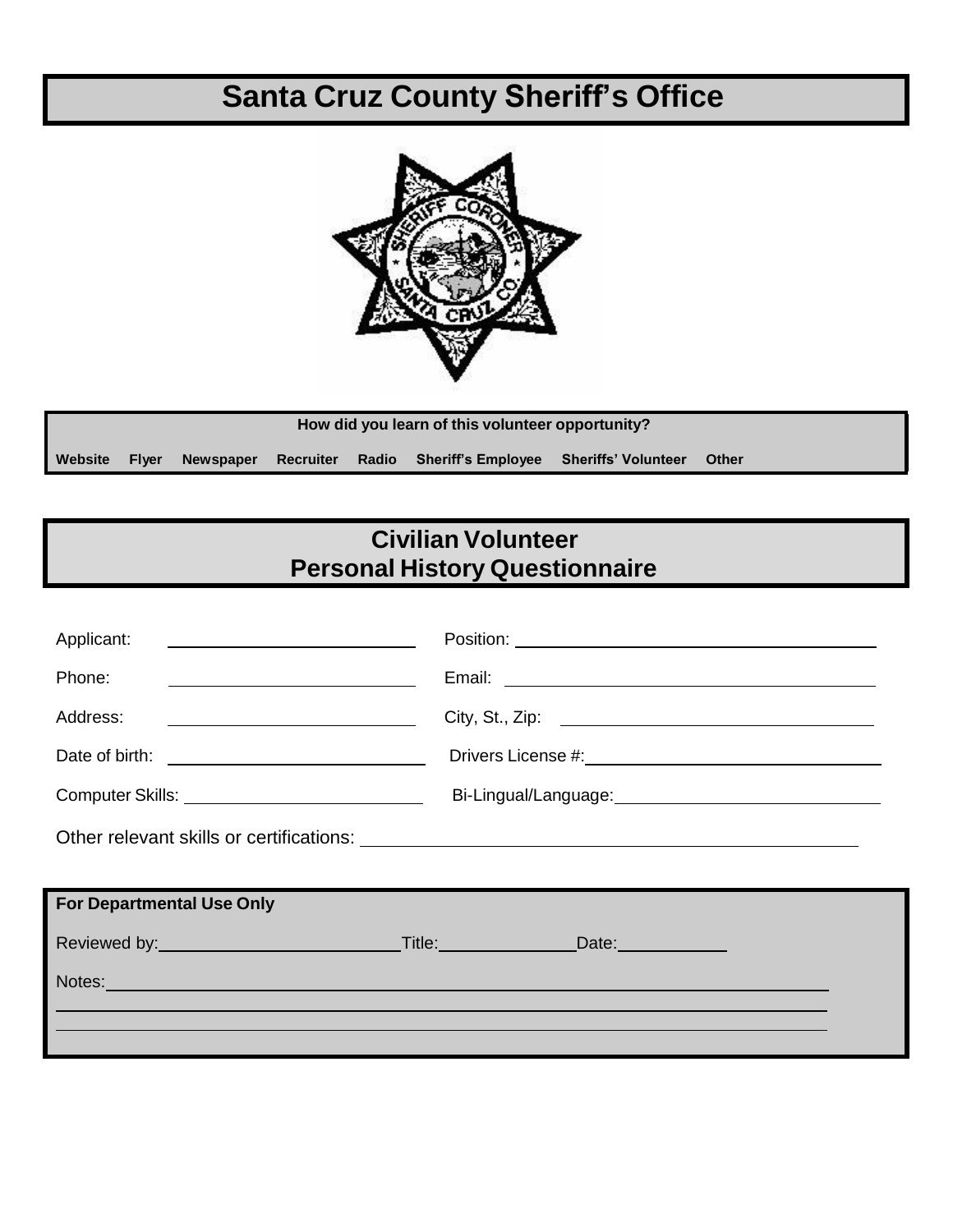The Sheriff's Office conducts a background investigation that includes fingerprinting, criminal history, drivers license, and employment/volunteer experience for all volunteer positions. All responses are subject to verification; any false statement, misrepresentation, or deliberately non-responsive answer will result in disqualification from the selection process for all positions with the Sheriff's Office. It is in your best interests to answer all questions honestly, even if you feel there is something in your past that reflects poorly on you. The matter may or may not be disqualifying, but lying always results in disqualification. If you are dishonest during this process you will damage your future credibility with this agency and other law enforcement agencies. Read and answer each question carefully. Do not divulge information concerning a medical condition. If you have a question, ask a Sheriff's representative.

Information that constitutes a prosecutable crime, possible endangerment to any person, or could negatively reflect on your fitness for duty if currently employed by a public safety agency may be referred to the appropriate authority for investigation. If you do not want to complete this questionnaire you may withdraw from the selection process by informing a Sheriff's representative.

By completing this questionnaire, I am acknowledging I have read and understand the above information. I authorize investigation of all matters contained in this questionnaire. I agree to inform the Sheriff's Office of any change of status that relates to the background investigation while involved in the selection process. I certify that all answers are true and accurate. I understand that any false statement or attempt to withhold information will result in my disqualification from the selection process.

Applicant Signature Date Date

1. Are you willing to respond to call-outs on evenings, nights, early mornings, weekdays, weekends, and holidays? (Not necessary for all volunteer positions)

Yes No - Explain:

2. Are you willing to work in adverse conditions including rain, wind, darkness, uneven terrain? (Not necessary for all volunteer positions)

Yes No - Explain:

3. Have you previously applied for any position with the Santa Cruz County Sheriff's Office?

| <b>No</b><br>Yes:      |                                          | Position: <u>Next Year Position:</u> Position:                                     |  |  |  |
|------------------------|------------------------------------------|------------------------------------------------------------------------------------|--|--|--|
|                        | 4. Do you have a valid driver's license? |                                                                                    |  |  |  |
|                        | Yes - State Mo                           |                                                                                    |  |  |  |
|                        |                                          | 5. Has your driver's license ever been suspended, revoked, or placed on probation? |  |  |  |
| <b>No</b><br>Yes Year: |                                          | Reason: <u>www.community.community.community.community.community.community.com</u> |  |  |  |
|                        |                                          | 6. Have you received any traffic citations during the past 3 years?                |  |  |  |
| <b>No</b>              |                                          |                                                                                    |  |  |  |

Yes: Date/Offences: Date/Offences: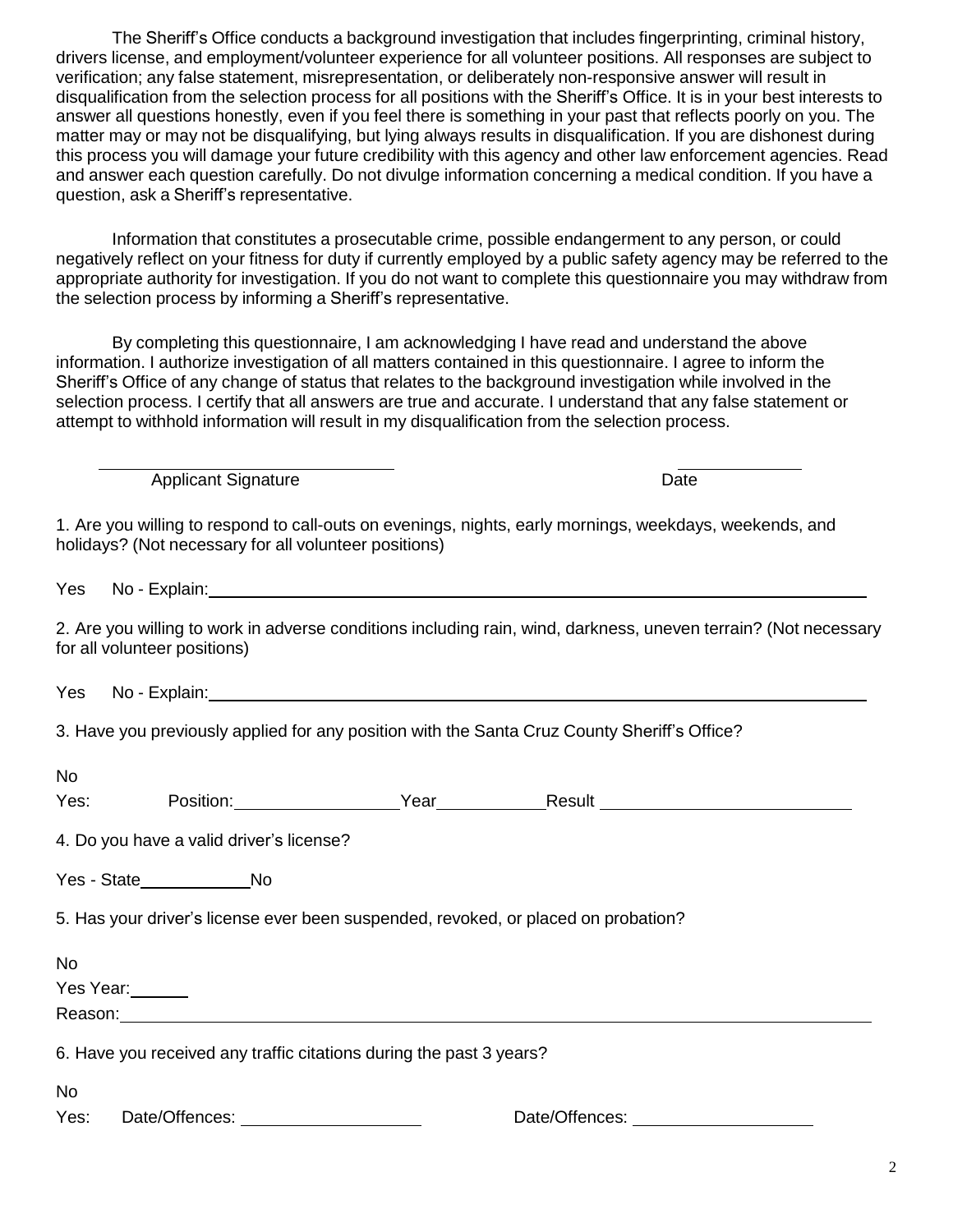7. Have you been involved as a driver in a motor vehicle accident during the past 3 years?

| <b>No</b><br>Yes:                                                                                                                                                           | Date and type of accident: Manual According to the Att fault?: No/YES                                                                                                                                                                                |  |  |  |  |  |  |
|-----------------------------------------------------------------------------------------------------------------------------------------------------------------------------|------------------------------------------------------------------------------------------------------------------------------------------------------------------------------------------------------------------------------------------------------|--|--|--|--|--|--|
|                                                                                                                                                                             | 8. Have you ever stole property from an employer?                                                                                                                                                                                                    |  |  |  |  |  |  |
| <b>No</b>                                                                                                                                                                   |                                                                                                                                                                                                                                                      |  |  |  |  |  |  |
|                                                                                                                                                                             | 9. Have you ever been accused of sexual harassment or discrimination in the workplace?                                                                                                                                                               |  |  |  |  |  |  |
|                                                                                                                                                                             | No Yes/Year: Employer: Communication Contract Communication Communication Communication Communication Communication                                                                                                                                  |  |  |  |  |  |  |
|                                                                                                                                                                             | 10. Do you have any bias, prejudice, or hatred against any persons or group of persons due to race, color,<br>creed, ancestry, disability, medical condition, marital status, gender, pregnancy, sex, sexual orientation, age,<br>or veteran status? |  |  |  |  |  |  |
| No                                                                                                                                                                          |                                                                                                                                                                                                                                                      |  |  |  |  |  |  |
|                                                                                                                                                                             | 11. Have you ever used an illegal drug while you were working?                                                                                                                                                                                       |  |  |  |  |  |  |
| <b>No</b>                                                                                                                                                                   |                                                                                                                                                                                                                                                      |  |  |  |  |  |  |
|                                                                                                                                                                             | 12. Have you ever been involved in a physical altercation with a co-worker or supervisor?                                                                                                                                                            |  |  |  |  |  |  |
| <b>No</b>                                                                                                                                                                   |                                                                                                                                                                                                                                                      |  |  |  |  |  |  |
|                                                                                                                                                                             | 13. Have you ever served in the armed forces, National Guard, or military reserves?                                                                                                                                                                  |  |  |  |  |  |  |
| <b>No</b>                                                                                                                                                                   |                                                                                                                                                                                                                                                      |  |  |  |  |  |  |
| 14. Have you ever been named in any restraining order, temporary restraining order, emergency protective<br>order, domestic violence restraining order or court injunction? |                                                                                                                                                                                                                                                      |  |  |  |  |  |  |
| No                                                                                                                                                                          | Yes/Year: County: 2000 County: 2000 County: 2000 County: 2000 County: 2000 County: 2000 County: 2000 County: 2000 County: 2000 County: 2000 County: 2000 County: 2000 County: 2000 County: 2000 County: 2000 County: 2000 Coun                       |  |  |  |  |  |  |
|                                                                                                                                                                             | 15. Have you ever been questioned as a suspect, accomplice, or accessory in any crime?                                                                                                                                                               |  |  |  |  |  |  |
| No                                                                                                                                                                          | Yes Year: ___________<br>Crime: <u>________________</u><br>Agency:<br>Explain: Explain:                                                                                                                                                              |  |  |  |  |  |  |
|                                                                                                                                                                             | 16. Have you ever been detained, handcuffed, cited, or arrested for any crime?                                                                                                                                                                       |  |  |  |  |  |  |
| <b>No</b>                                                                                                                                                                   | Yes/Year: Crime: Crime: Agency: Agency:<br>Explain: explain:                                                                                                                                                                                         |  |  |  |  |  |  |